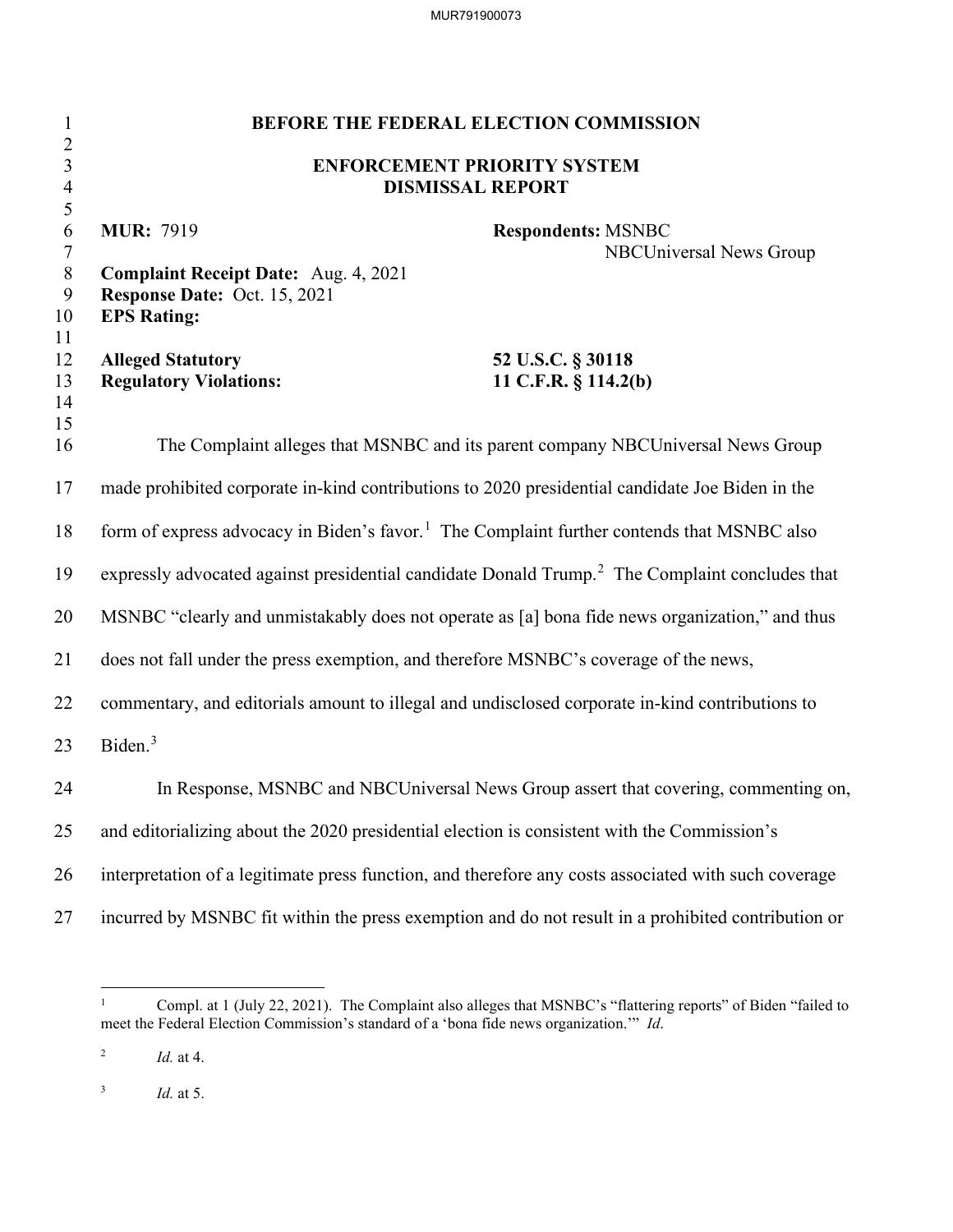## MUR791900074

MUR 7919 (MSNBC, *et al.*) EPS Dismissal Report Page 2 of 4

| $\mathbf{1}$   | expenditure. <sup>4</sup> The Response further contends that the Complaint mischaracterizes and misapplies              |
|----------------|-------------------------------------------------------------------------------------------------------------------------|
| 2              | the press exemption, stating that the Complaint fails to recognize that the press exemption permits                     |
| $\overline{3}$ | news organizations such as MSNBC to provide commentary, analysis, and editorials even if such                           |
| $\overline{4}$ | content were to otherwise constitute express advocacy. <sup>5</sup> Finally, the Response states that MSNBC             |
| 5              | is not owned or controlled by a candidate or political organization; and that MSNBC provides in-                        |
| 6              | depth news and analysis, political commentary, and documentary programming. <sup>6</sup>                                |
| $\overline{7}$ | The Federal Election Campaign Act of 1971, as amended (the "Act") and Commission                                        |
| 8              | regulations exclude from the definitions of "contribution" and "expenditure" the cost incurred in                       |
| 9              | covering or carrying a news story, commentary, or editorial by any broadcasting station,                                |
| 10             | newspaper, Web site, magazine, or other periodical publication, including any Internet or electronic                    |
| 11             | publication, unless such facilities are owned or controlled by any political party, political                           |
| 12             | committee, or candidate. <sup>7</sup> This exemption is called the "press exemption" or "media exemption." <sup>8</sup> |
| 13             | Costs covered by the exemption are also exempt from the Act's disclosure and reporting                                  |
| 14             | requirements. <sup>9</sup>                                                                                              |

<sup>4</sup> MSNBC and NBCUniversal News Group Resp. at 2-3 (Oct. 15, 2021). The Response further asserts that the Complaint fails to present any example of a communication that would disqualify MSNBC for the press exemption. *Id*. at 2.

<sup>5</sup> *Id.* at 2. The MSNBC Response further states that the Commission has affirmed that "an entity otherwise" eligible for the press exemption would not lose its eligibility merely because of . . . a news story, commentary, or editorial, even if the news story, commentary, or editorial expressly advocates the election or defeat of a clearly identified candidate." *Id*. (citing Advisory Opinion 2005-16 (Fired Up!)).

<sup>6</sup> *Id.* at 2.

<sup>7</sup> *See* 52 U.S.C. § 30101(9)(B)(i); *see also* 11 C.F.R. §§ 100.73 (excluding *bona fide* news coverage from the definition of "contribution"); 100.132 (same as to the definition of "expenditure").

<sup>8</sup> Advisory Op. 2011-11 (Colbert) at 6 ("AO 2011-11"); Advisory Op. 2008-14 (Melothé) at 3 ("AO 2008-14").

<sup>9</sup> AO 2011-11 at 6, 8-10 (discussing costs that are within this exemption and also costs that are not).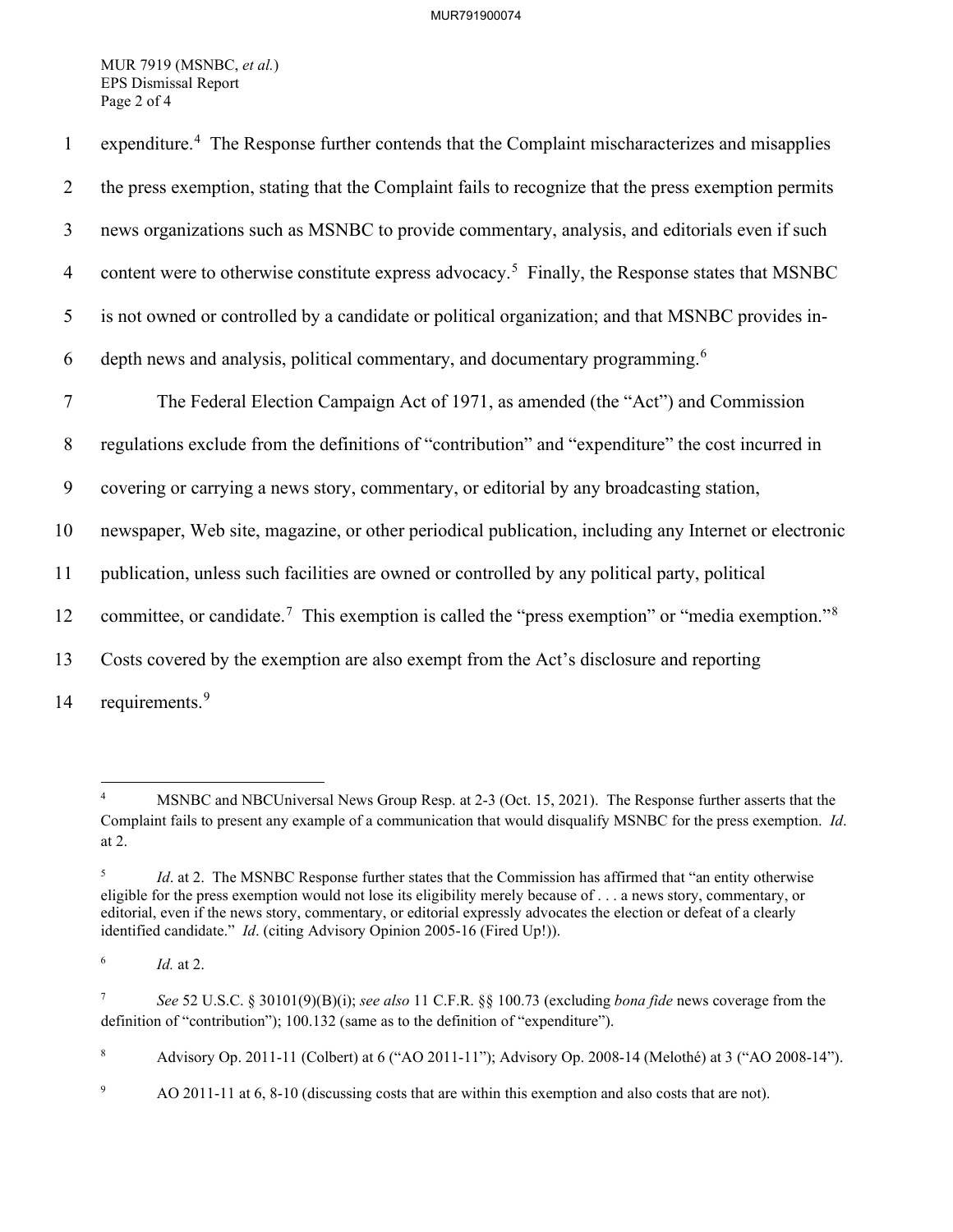MUR 7919 (MSNBC, *et al.*) EPS Dismissal Report Page 3 of 4

| $\mathbf{1}$   | To assess whether the press exemption applies, the Commission uses a two-part test. <sup>10</sup> The          |
|----------------|----------------------------------------------------------------------------------------------------------------|
| $\overline{2}$ | first inquiry is whether the entity engaging in the activity is a "press entity." <sup>11</sup> Second, the    |
| $\mathfrak{Z}$ | Commission determines the scope of the exemption by applying the two-part analysis presented in                |
| $\overline{4}$ | Reader's Digest Association v. FEC: (1) whether the entity is owned or controlled by a political               |
| 5              | party, political committee, or candidate; and (2) whether the entity is acting within its "legitimate          |
| 6              | press function" in conducting the activity. <sup>12</sup> An entity otherwise eligible for the press exemption |
| $\tau$         | "would not lose its eligibility merely because of a lack of objectivity in a news story, commentary,           |
| 8              | or editorial, even if the news story, commentary, or editorial expressly advocates the election or             |
| 9              | defeat of a clearly identified candidate for Federal office." <sup>13</sup>                                    |
| 10             | It is unrefuted, and the record indicates, that MSNBC produces news stories on a regular                       |
| 11             | basis; MSNBC is not owned or operated by a political party, political committee, or candidate; and             |
| 12             | it appears that when MSNBC disseminated the news stories at issue, it was operating within a                   |
| 13             | legitimate press function.                                                                                     |
| 14             | Based on its experience and expertise, the Commission has established an Enforcement                           |
| 15             | Priority System using formal, pre-determined scoring criteria to allocate agency resources and                 |
| 16             | assess whether particular matters warrant further administrative enforcement proceedings. These                |

10 Advisory Op. 2005-16 (Fired Up!) at 4 ("AO 2005-16").

13 Factual & Legal Analysis at 5, MUR 7206 (Bonneville Int'l Corp.) (quotation marks omitted) (quoting Advisory Opinion 2005-16 at 6); Factual & Legal Analysis at 3, MUR 6579 (ABC News, Inc.).

<sup>11</sup> *Id.*

<sup>12</sup> *See Reader's Digest Ass'n v. FEC*, 509 F. Supp. 1210, 1214-15 (S.D.N.Y. 1981); AO 2011-11 at 6-7. When determining whether the entity was acting within the scope of a legitimate press function at the time of the alleged violation, the Commission considers two factors: (1) whether the entity's materials are available to the general public; and (2) whether they are comparable in form to those ordinarily issued by the entity. *See Reader's Digest Ass'n,* 509 F. Supp. at 1215; Factual & Legal Analysis at 4, MUR 7231 (CNN); Advisory Op. 2016-01 (Ethiq) at 3.